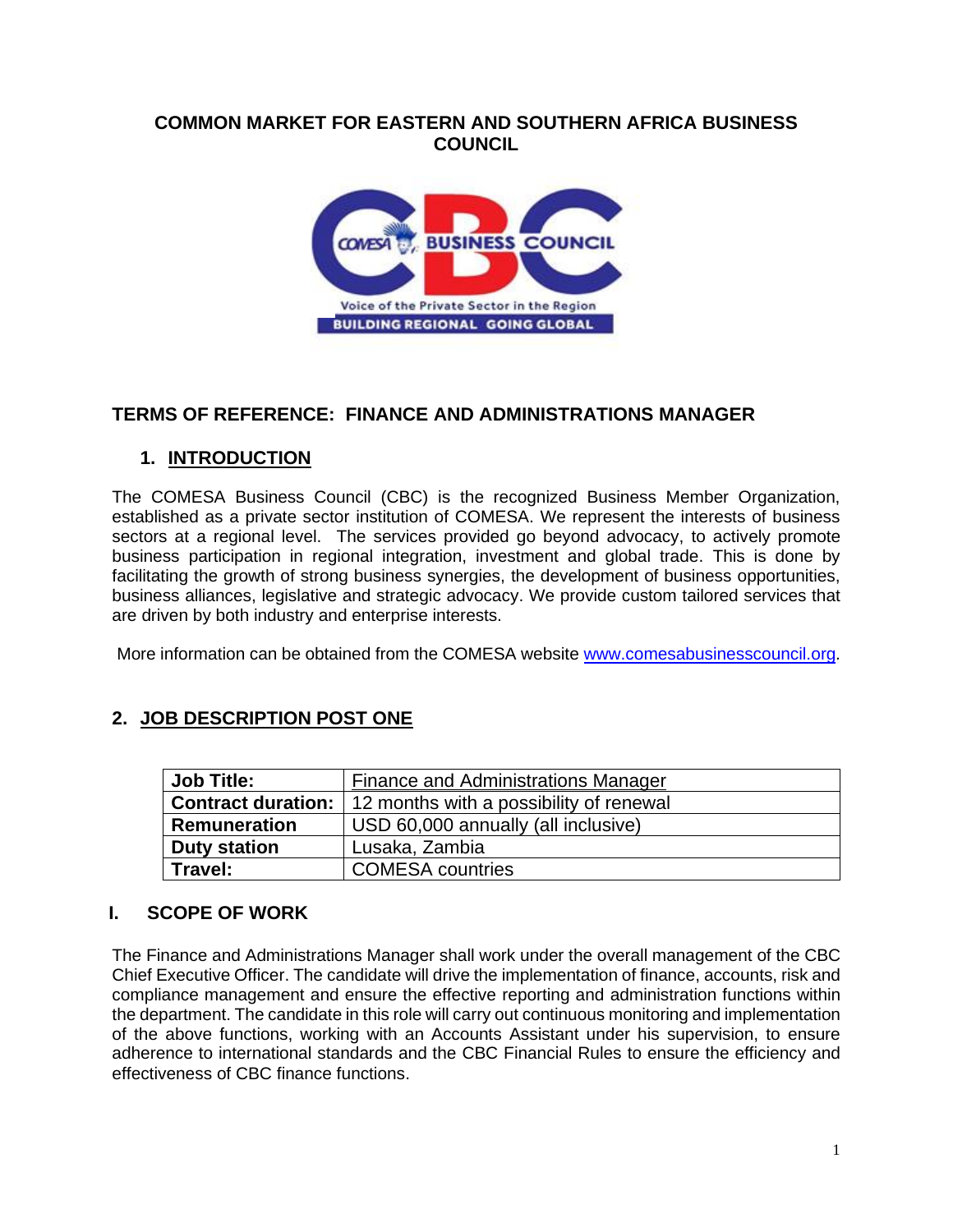He/ She will perform the following duties:

#### **a) Financial Management**

- The Finance Manager shall apply generally accepted financial principles which together with other financial and management controls shall ensure that the financial transactions of CBC are carried out in a consistent and acceptable basis and are properly accounted for in accordance with International Financial Reporting Standards (IFRS). Projects will follow the accounting requirements of their respective development partners, and/or Generally Acceptable Accounting Principles (GAAP).
- Lead development of financial plans, budgets and forecasts.
- Prepare financial reports, statements and lead preparation of year end accounts.
- Oversee the production of monthly income and expenditure statements for the CBC and Cooperating partners.
- Monitor donor funded projects and provide accurate reporting.
- Review financial processes and procedures on an annual basis.
- Carry out benchmarking exercises and supplier reviews to obtain value for money on its purchases.

#### **b) Accounting, compliance, and risk management**

- Ensure that accounting records and books of accounts are kept up to date and are in accordance with established policies.
- Monitor and maintain records of all allotments, obligations and expenditures to ensure accuracy.
- Prepare and maintain accurate financial reports and accounting files for budgeting and accounting purposes.
- Manage all internal and external audit reports, which includes the implementation of annual internal and external audit recommendations. This includes supporting the preparation and providing the necessary documents for audits.
- Responsible for managing accounts function in the Enterprise Resource Planning system.
- Manage CBC expenditure and Reports.
- Ensure cooperating partners funds with accurate quarterly financial reports.
- Ensure that bank reconciliation reports are done, inclusive of clearance on debtors' or creditors statements are done on a monthly basis.

#### **c) Administrative controls, monitoring and evaluation**

- The Finance Manager shall be responsible to the Chief Executive Officer for the management of the resources of the Secretariat in accordance with the CBC Financial Rules and the internal controls and will ensure the expenditure of the CBC is incurred only for the purpose approved.
- Ensure all payments to suppliers and other vendors are in accordance with CBC regulations and approved budgets.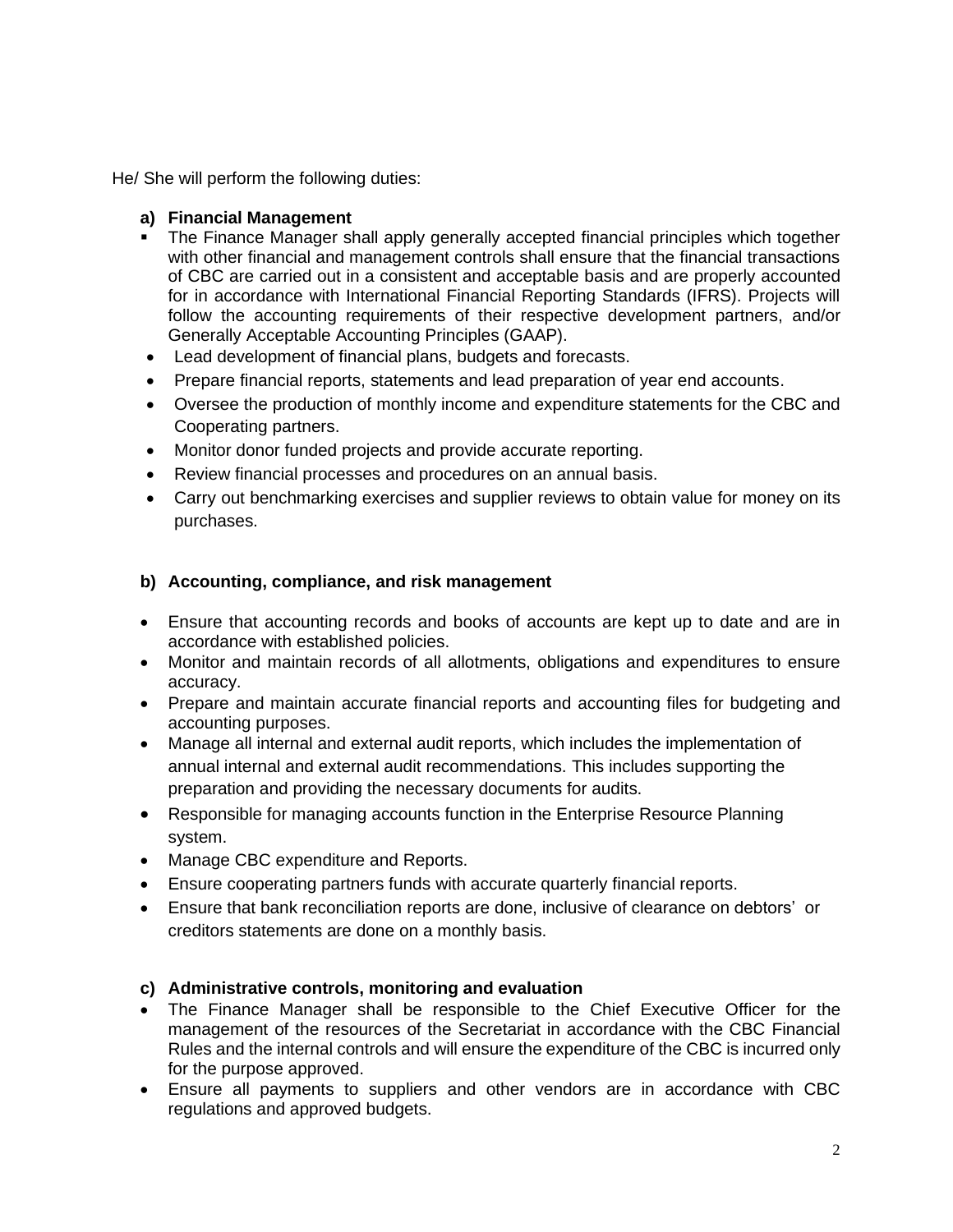- Record all transactions and ensure that all payments have supporting invoices and documentation.
- Manage banking transactions for all CBC programs which include preparing bank transfer requests, submitting them to the bank, monitoring transfers and preparing monthly bank reconciliation statements and reporting;
- Supervision on correct reporting of travel, meetings and incidental payments and retirements.
- Preparation of Finance and administration performance reports to the CBC management as and when required.
- Ensure that Cheque books, purchase order books, invoices and other relevant control documents are accounted for, kept safe and secure custody.
- Monitor and ensure expenditure of the institution's funding is made in accordance with Implementation procedures and Budgets, as appropriate.
- Manage CBC Payroll.
- Oversee adherence to CBC administration and financial policies and procedures and continuously improve systems and mitigate risks.
- Oversee management and control of fixed assets, equipment and supplies.
- Conduct monthly spot checks to ensure a strong control environment.
- Provide guidance and develop new tools and systems to strengthen financial, administrative controls and risk management.

### **d) Asset and registry Management**

- Supervision of administrative function on bookkeeping/ registry on stores and office equipment associated with the project;
- Maintenance on asset registers, inventories, and accounts to ensure compliance with CBC and partner guidelines.
- Supervision of the transports and logistics function.

#### **e) Supervision of the duties of the Assistant Accountant**

• In carrying out the above task, the Finance and Administrations Manager will provide guidance and supervision of the works and duties of the Accounts Assistant, to ensure the effective development, implementation of financial controls; effective and accurate financial reporting and management.

# **f) Perform any other duties as lawfully delegated by the CEO.**

#### **II. QUALIFICATIONS:**

- Should be a holder of a professional accounting qualification either full ACCA (Association of Chartered Certified Accountants), or CIMA (Chartered Institute of Management Accountants), or Certified Professional Accountant (CPA).
- Possession of a Master of Business Administration (MBA) will be an added advantage.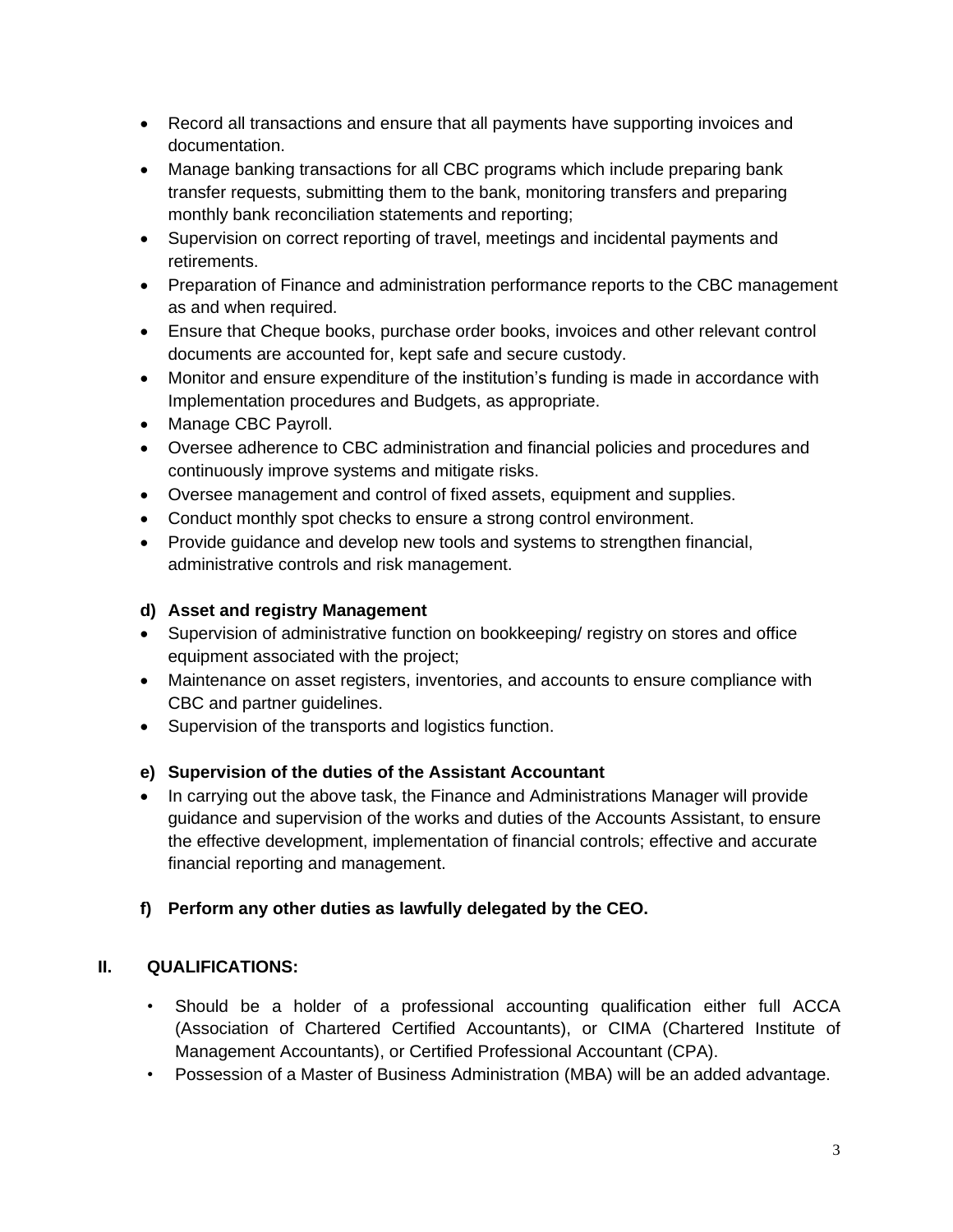### **III. EXPERIENCE:**

- **•** He/She should have at least five (5) years post qualifying professional experience in financial accounting and financial management.
- **•** He/She should have a good understanding of administrative supervision at a managerial level.
- **•** Experience related to private sector, business member organizations or regional programs/ projects relating to the private sector.
- **•** Demonstrable knowledge and hands on experience with accounting software- Sage Cloud, Sun Systems, payroll and other packages

### **IV. COMPETENCIES:**

- Excellent oral and written communication skills.
- Good knowledge of administrative and accounting regulation and procedures of International organizations including managing, planning and reporting on multiple international funded programs.
- Excellent computer skills in common word processing (MS Word), spreadsheet (MS Excel).
- Demonstrable knowledge and experience with accounting software- Sage Cloud, Sun Systems, payroll and other packages.

### **V. OTHER INTERPERSONAL SKILLS:**

- Results driven, with a good work ethic.
- Ability to perform multiple tasks and work under pressure with a wide range of individuals and institutions.
- Maintain confidentiality at the highest level always.
- Good communication skills, Creative thinking and problem-solving skills.
- Ability to work in a multi-cultural and multi-national environment.

# **VI. LANGUAGE REQUIREMENTS:**

Proficiency in written and spoken English. French is an added advantage.

# **3. ELIGIBILITY FOR APPLICATION**

Applicants must be citizens of a COMESA Member country.